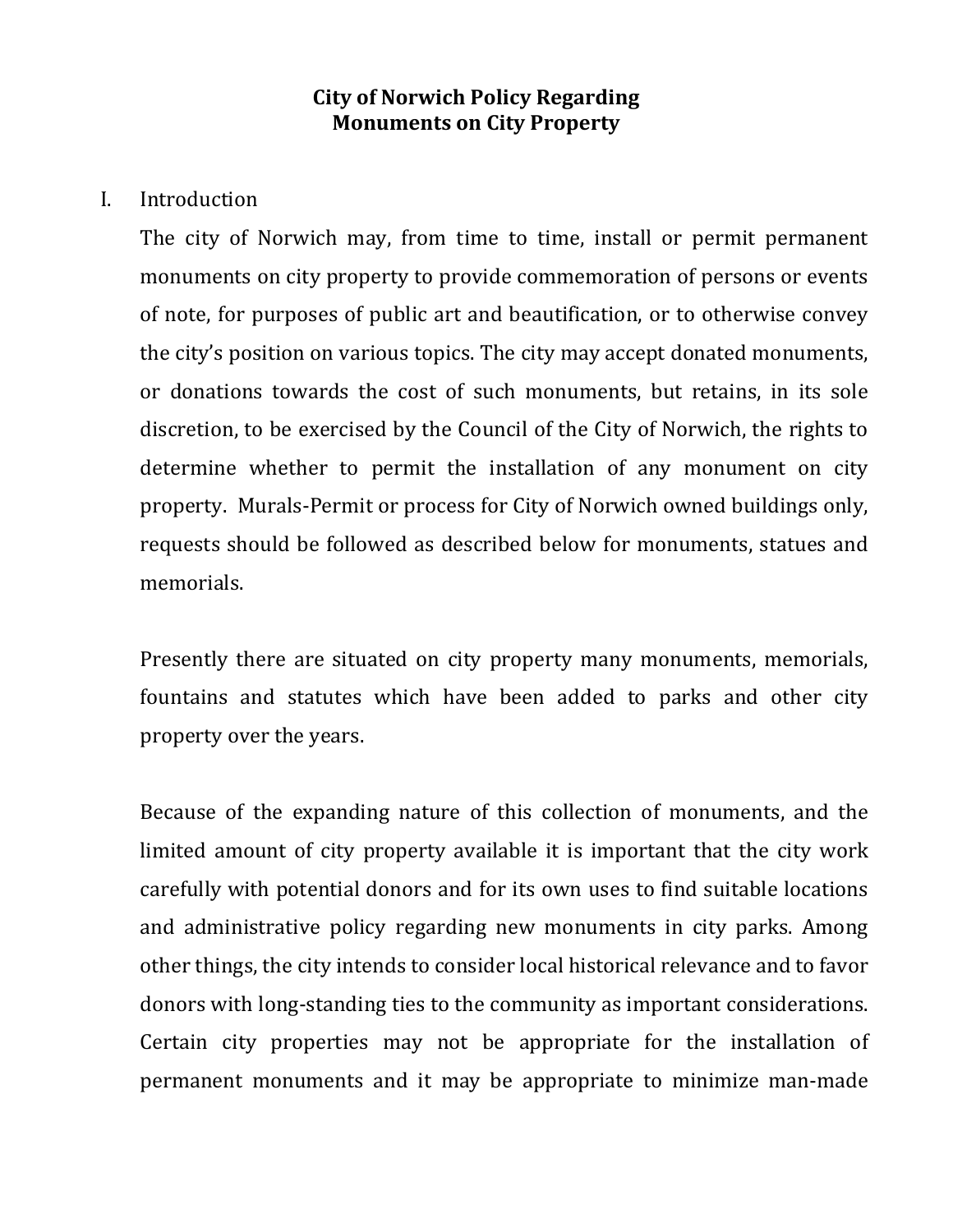elements on other city properties. As there may be a limited number of available sites, some proposed projects may not be approved.

II. Policy

The purpose of this section is to establish criteria and guidelines for the consideration and installation of monuments on city-owned property determined by the city to be appropriate as a site for monuments. In doing so, the city recognizes the following considerations:

- i. Monuments can convey a powerful connection between Norwich and its history, and in some instances its future.
- ii. It is important that the placement of monuments be limited to circumstances of high community-wide importance, both to maintain the significance of such monuments and to minimize conflicts with the active and variable uses of public spaces.

This policy is intended to apply to requests to donate monuments or funds to the city of Norwich for monuments or memorials to be placed on city property. Any person or organization may submit a request to place a monument or memorial on city-owned property where such use is not restricted and where the placement of such a monument or memorial will not interfere with the general intended use of the property. Such a request is made by application to be filed with the Director of Public Works for submission to the Public Works Committee which will review the application.

Any proposed monument or memorial should be intended to recognize and memorialize a person, not living at the time of the application, or an event or place that is significant to Norwich. As an exception to this policy, a monument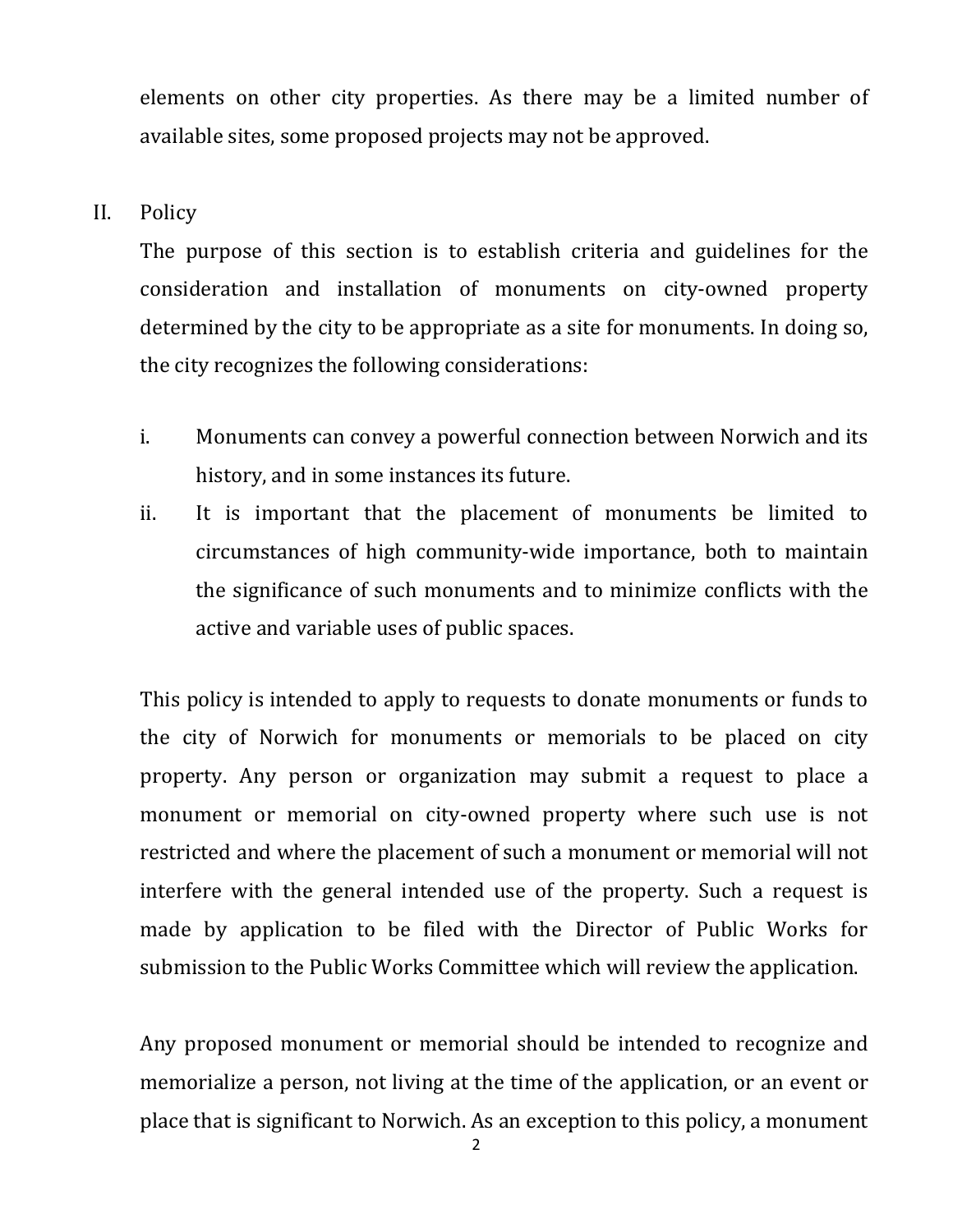may be erected at a recreational facility recognizing a living individual who has made a significant contribution of time, effort, or funding in support of the sport or the facility.

In considering applications, monuments of local historic relevance, whether to Norwich, New London County or the State of Connecticut, will receive preference as will donors with long standing ties to Norwich. The ability to fund the monument to include maintenance of the same will also be a significant consideration.

Monuments and memorials subject to this policy are expected to be permanent, but under city control, with ownership to be conveyed to it. Norwich may, at any time and at its sole discretion, move, remove, modify, sell, or dispose of any monument or memorial.

Following receipt of an application and supporting materials all proposed donations will be evaluated on a number of factors including, the appropriateness of the donated item to the proposed site; the compatibility of the monument to the landscaping and other uses in its immediate area, as well as its impact on the entire area within which it is located and the uses of the same in particular whether its proposed location will restrict or inhibit other uses in the area; its aesthetic merit; and any appropriate safety and maintenance issues.

When proposing a monument, an applicant should submit preliminary plans that provide sufficient detail for evaluation including evidence of funding or plans to obtain funding.

3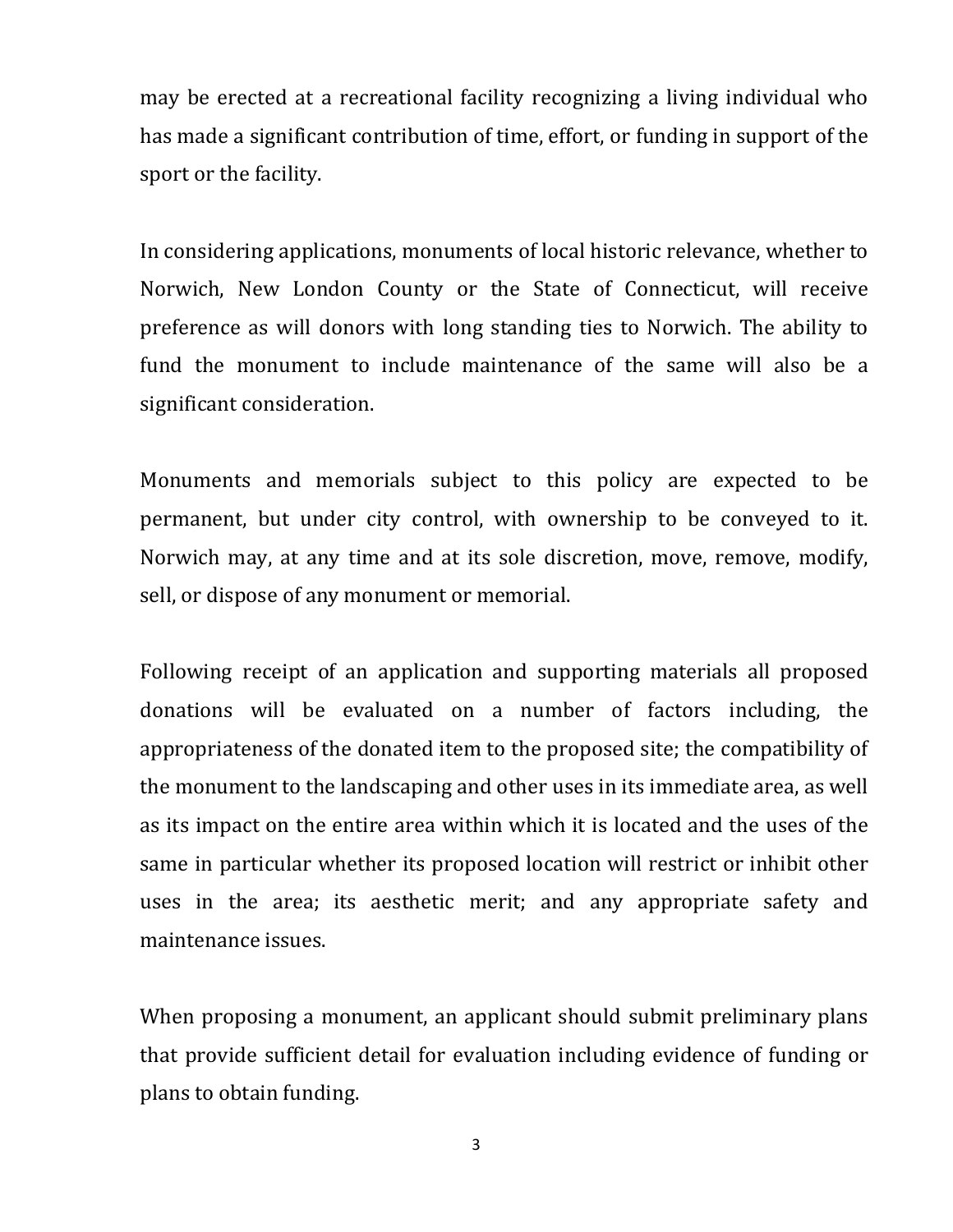It will be the applicant's responsibility to assure that the following guidelines are met in connection with the application:

# i. Site specifics:

Monuments must demonstrate compatibility with the site. Monuments to be placed on city property should relate to the site in which they are to be placed through the use of complimentary designs and compatible finishing and materials whenever possible and appropriate. An applicant must state the relevance of a monument to the specific site where the monument is to be placed.

# ii. Community value:

A proposed monument is expected to be of historic or cultural significance to Norwich or the surrounding area. In this it is expected to recognize an individual or event that has made a significant contribution or impact to Norwich, New London County, or the State of Connecticut, or as uniquely significant to the location where the monument is to be placed.

# iii. Impact

In recognition that there is value in keeping city-owned property open for general use, monuments that interfere with or prohibit existing functions on such property may be disapproved.

# iv. Aesthetics:

Since proposed monuments are expected to be permanent, aesthetic merit will be a significant determinant in the acceptance of the same.

4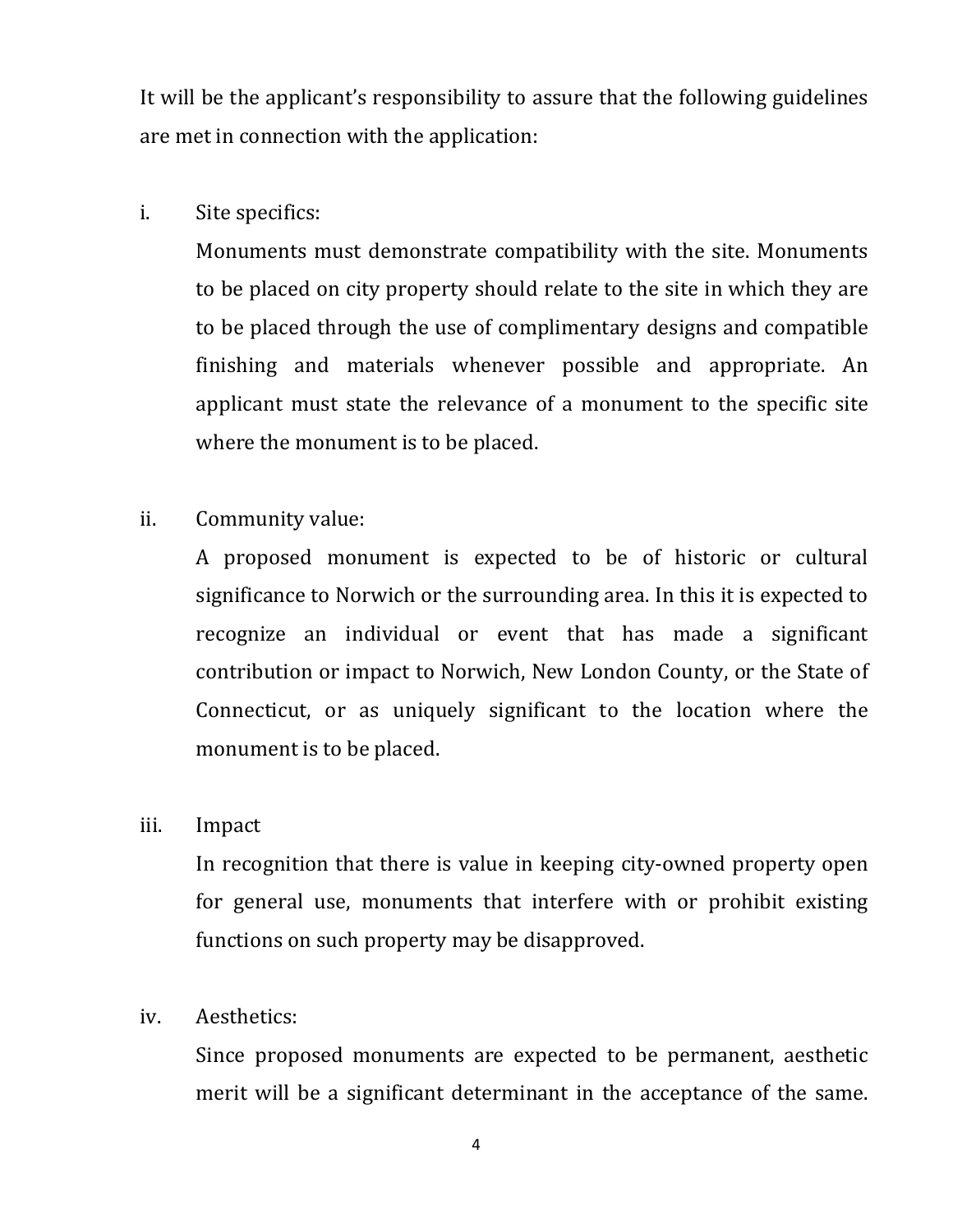Proposed monuments must show a high level of quality and be designed to fit into the environment where located. Works of inferior workmanship or which clash with the location will not be approved.

## v. Maintenance:

The city has the responsibility of preserving and maintaining city property. It cannot accept monuments which present an unreasonable maintenance burden. New monuments should not be accepted unless the donor or sponsor can provide a means of perpetual care. Certain donated items such as benches may require no additional maintenance or limited maintenance and may be excepted from the maintenance requirement. Where applicable, perpetual care may be demonstrated by a maintenance endowment from which sufficient interest is derived to generate funds to contract for annual routine maintenance; or the donor may enter into a long term legal contract with the city stipulating that the donor is responsible for the routine care and repair of the monument.

## vi. Safety:

Monuments should be safe to passersby, curious spectators (especially children), and the environment as a whole. Sharp projecting elements, loose parts and other public hazards will result in disapproval.

# III. Application

Interested donors should provide the Director of Public Works with a letter of intent, and a completed City of Norwich Information Form providing preliminary designs with appropriate detail for evaluation purposes including

5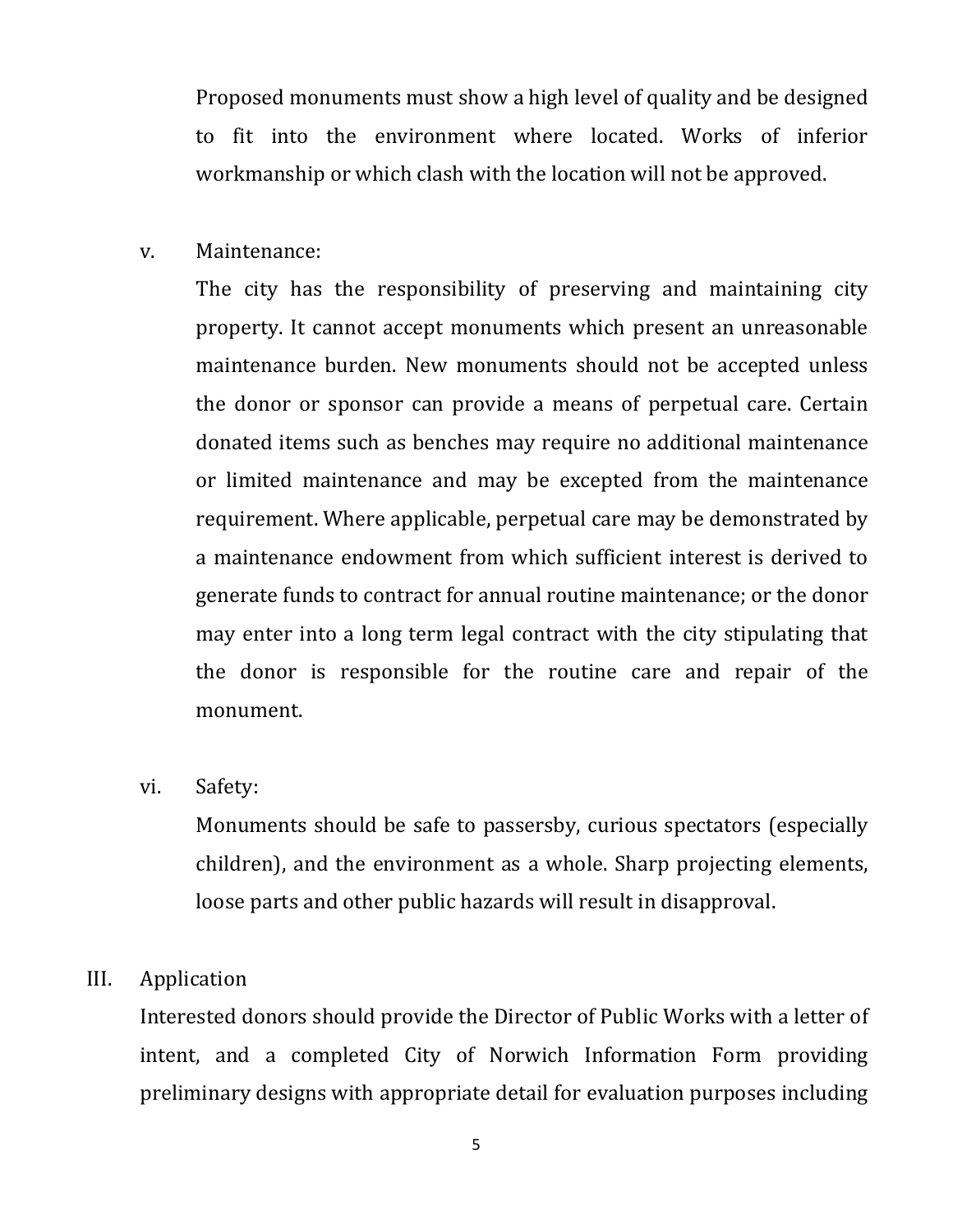the anticipated size, scope, and materials. The letter of intent and Information Form for a proposed monument should clearly identify the relevancy of the monument to any proposed site. Once a proposal is reviewed by staff it shall be presented to the Public Works Committee for review and comment.

After such review, staff will, if necessary, work with the sponsor(s) to refine or otherwise amend submissions for the proposed monument. While donor groups are welcome to raise funds and fabricate artwork prior to approval, no guarantees can be made regarding placement of monuments on city property until all necessary approvals have been secured. Upon the recommendation of the Public Works Committee the proposed monument project will be presented for consideration and action to the City Council following a public hearing.

The approval of the Council of the City of Norwich is required before any monument may be placed on city property.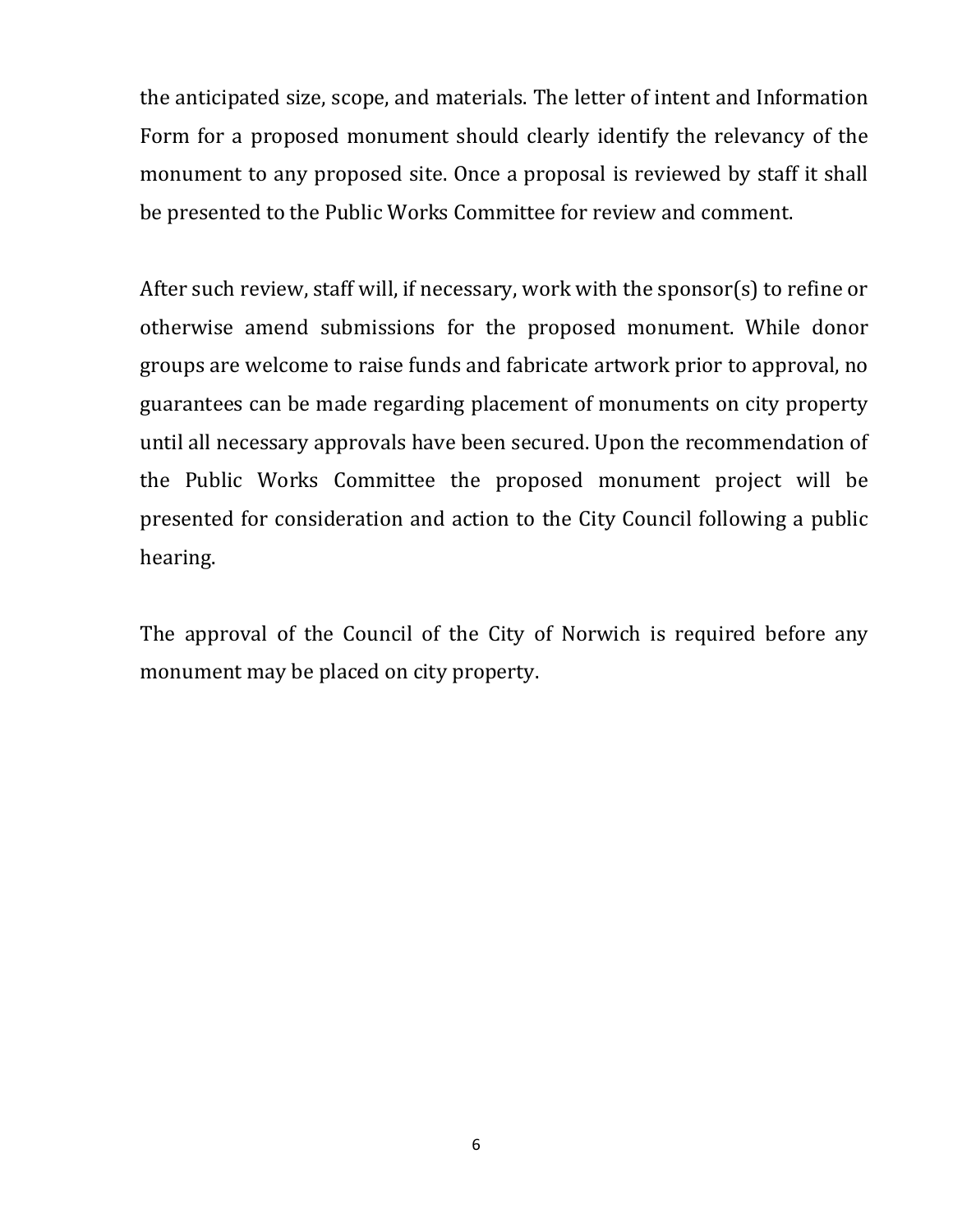## **CITY OF NORWICH, CONNECTICUT INFORMATION FORM TO BE COMPLETED REGARDING A PROPOSAL TO DONATE A MONUMENT / MEMORIAL TO BE PLACED ON CITY PROPERTY**

|    | Address <u>:</u> Address: Address: Address: Address: Address: Address: Address: Address: Address: Address: Address: Address: Address: Address: Address: Address: Address: Address: Address: Address: Address: Address: Address: Addr |                              |  |
|----|--------------------------------------------------------------------------------------------------------------------------------------------------------------------------------------------------------------------------------------|------------------------------|--|
|    |                                                                                                                                                                                                                                      |                              |  |
|    |                                                                                                                                                                                                                                      |                              |  |
|    | Email: 2008. 2009. 2010. 2010. 2010. 2010. 2010. 2010. 2011. 2012. 2012. 2012. 2014. 2014. 2014. 2014. 2014. 20                                                                                                                      |                              |  |
| 1. | <b>Types of Donation</b>                                                                                                                                                                                                             |                              |  |
|    | Monument                                                                                                                                                                                                                             | <b>Bench</b>                 |  |
|    | Plaque                                                                                                                                                                                                                               | Other (Please specify below) |  |
|    | <b>Art Work</b>                                                                                                                                                                                                                      |                              |  |

2. **Description of Donated Art/Monument**: A written description of the background/historical information associated with any proposed donation including but not limited to, the historical and/or present relationship of the event(s) or person(s) to be memorialized and the city of Norwich; a description of the individual, group or organization sponsoring the donation and its relationship to Norwich; and information about the fabrication of the item(s) and materials used. Additional information may be attached. (Models and/or pictures are to be attached or submitted with the proposal.) Murals-Permit or process for City of Norwich owned buildings only, requests should be followed as described below for monuments, statues and memorials

\_\_\_\_\_\_\_\_\_\_\_\_\_\_\_\_\_\_\_\_\_\_\_\_\_\_\_\_\_\_\_\_\_\_\_\_\_\_\_\_\_\_\_\_\_\_\_\_\_\_\_\_\_\_\_\_\_\_\_\_\_\_\_\_\_\_\_\_\_

\_\_\_\_\_\_\_\_\_\_\_\_\_\_\_\_\_\_\_\_\_\_\_\_\_\_\_\_\_\_\_\_\_\_\_\_\_\_\_\_\_\_\_\_\_\_\_\_\_\_\_\_\_\_\_\_\_\_\_\_\_\_\_\_\_\_\_\_\_

 $\overline{\phantom{a}}$  , and the contribution of the contribution of the contribution of the contribution of the contribution of the contribution of the contribution of the contribution of the contribution of the contribution of the

\_\_\_\_\_\_\_\_\_\_\_\_\_\_\_\_\_\_\_\_\_\_\_\_\_\_\_\_\_\_\_\_\_\_\_\_\_\_\_\_\_\_\_\_\_\_\_\_\_\_\_\_\_\_\_\_\_\_\_\_\_\_\_\_\_\_\_\_\_

 $\overline{\phantom{a}}$  , and the contribution of the contribution of the contribution of the contribution of the contribution of the contribution of the contribution of the contribution of the contribution of the contribution of the

\_\_\_\_\_\_\_\_\_\_\_\_\_\_\_\_\_\_\_\_\_\_\_\_\_\_\_\_\_\_\_\_\_\_\_\_\_\_\_\_\_\_\_\_\_\_\_\_\_\_\_\_\_\_\_\_\_\_\_\_\_\_\_\_\_\_\_\_\_

\_\_\_\_\_\_\_\_\_\_\_\_\_\_\_\_\_\_\_\_\_\_\_\_\_\_\_\_\_\_\_\_\_\_\_\_\_\_\_\_\_\_\_\_\_\_\_\_\_\_\_\_\_\_\_\_\_\_\_\_\_\_\_\_\_\_\_\_\_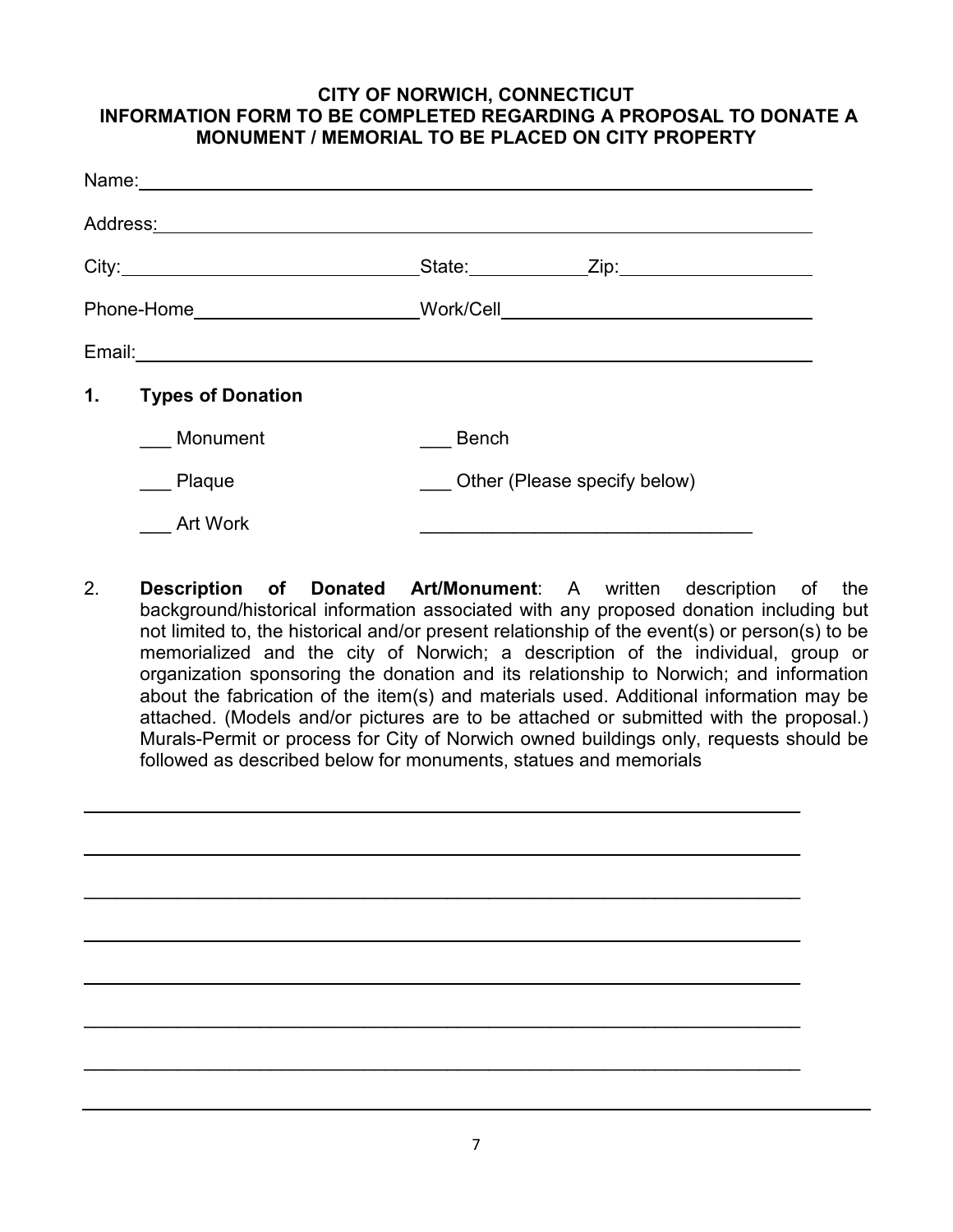**If a plaque or other inscribed marker is proposed in this project, please complete the following:** 

**Plaque Exact Wording:** 

**Size of Plaque:\_\_\_\_\_\_\_\_\_\_\_\_\_\_\_\_\_\_\_\_\_\_\_\_\_\_\_\_\_\_\_\_\_\_\_\_\_\_\_\_\_\_\_\_\_\_\_\_\_\_\_\_\_\_\_\_** 

**\_\_\_\_\_\_\_\_\_\_\_\_\_\_\_\_\_\_\_\_\_\_\_\_\_\_\_\_\_\_\_\_\_\_\_\_\_\_\_\_\_\_\_\_\_\_\_\_\_\_\_\_\_\_\_\_\_\_\_\_\_\_\_\_\_\_\_\_** 

**Plaque Material:** 

3. **Name and address of party fabricating the item to be donated:**

4. **Proposed location for Donation:** (Please prioritize.)

**Priority 1** 

**Site: \_\_\_\_\_\_\_\_\_\_\_\_\_\_\_\_\_\_\_\_\_\_\_\_\_\_\_\_\_\_\_\_\_\_\_\_\_\_\_\_\_\_\_\_\_\_\_\_\_\_\_\_\_\_\_\_\_\_\_** 

| <b>Specific Location:</b> |  |
|---------------------------|--|
| (Please attach a map.)    |  |

\_\_\_\_\_\_\_\_\_\_\_\_\_\_\_\_\_\_\_\_\_\_\_\_\_\_\_\_\_\_\_\_\_\_\_\_\_\_\_\_\_\_\_\_\_\_\_\_\_\_\_\_\_\_\_\_\_\_\_\_\_\_\_\_

**Site Geographic Justification**: \_\_\_\_\_\_\_\_\_\_\_\_\_\_\_\_\_\_\_\_\_\_\_\_\_\_\_\_\_\_\_\_\_\_\_\_\_\_

## **Priority 2**

**Site**:\_\_\_\_\_\_\_\_\_\_\_\_\_\_\_\_\_\_\_\_\_\_\_\_\_\_\_\_\_\_\_\_\_\_\_\_\_\_\_\_\_\_\_\_\_\_\_\_\_\_\_\_\_\_\_\_\_\_\_\_

**Specific Location**: \_\_\_\_\_\_\_\_\_\_\_\_\_\_\_\_\_\_\_\_\_\_\_\_\_\_\_\_\_\_\_\_\_\_\_\_\_\_\_\_\_\_\_\_\_\_\_ (Please attach a map.)

**Site Geographic Justification**:\_\_\_\_\_\_\_\_\_\_\_\_\_\_\_\_\_\_\_\_\_\_\_\_\_\_\_\_\_\_\_\_\_\_\_\_\_\_

#### **Priority 3**

**Site**:\_\_\_\_\_\_\_\_\_\_\_\_\_\_\_\_\_\_\_\_\_\_\_\_\_\_\_\_\_\_\_\_\_\_\_\_\_\_\_\_\_\_\_\_\_\_\_\_\_\_\_\_\_\_\_\_\_\_\_\_

**Specific Location**:\_\_\_\_\_\_\_\_\_\_\_\_\_\_\_\_\_\_\_\_\_\_\_\_\_\_\_\_\_\_\_\_\_\_\_\_\_\_\_\_\_\_\_\_\_\_\_\_\_ (Please attach a map.)

| <b>Site Geographic Justification:</b> |  |
|---------------------------------------|--|
|                                       |  |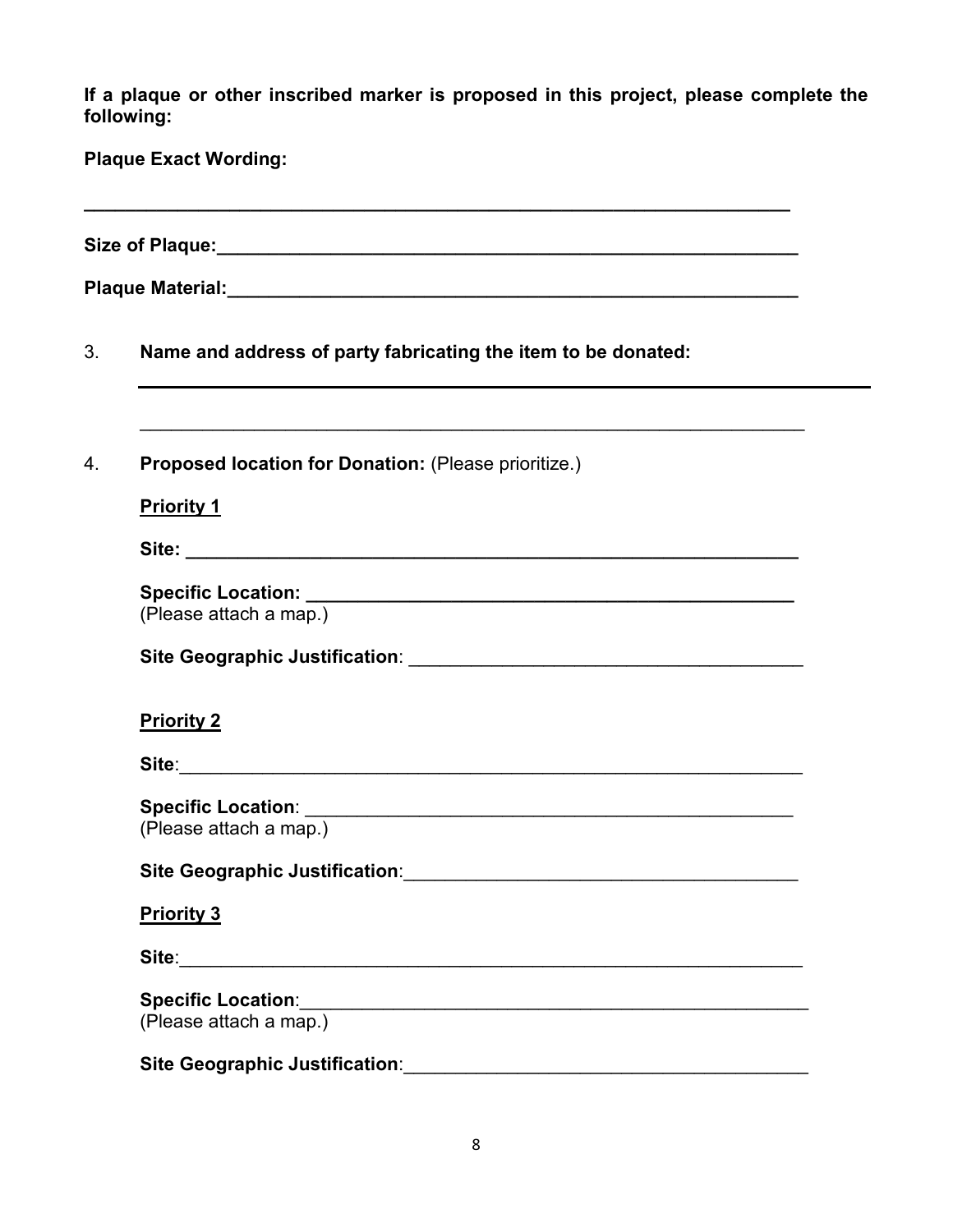#### **Project Budget**  $5.$

| Cost: |
|-------|
|       |
|       |
| Cost: |
|       |
| Cost: |
| Cost: |
|       |
| Cost: |
|       |
|       |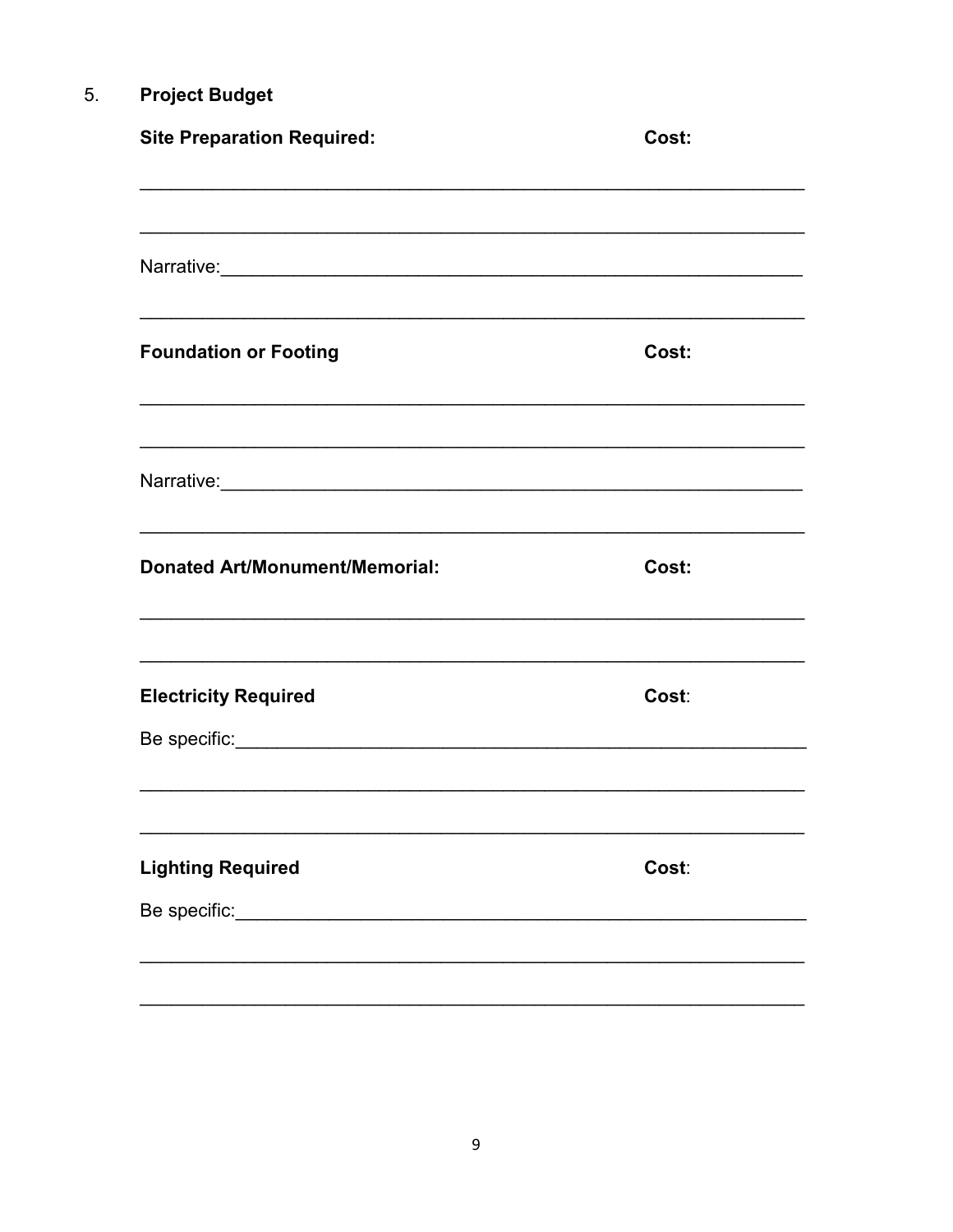# **Maintenance/Endowment: Cost**:

the anticipated fund raising activities.

Note: A maintenance plan must be attached, including an estimate of annual maintenance costs and the donor's plans for funding the same.

| Other:                                                                                                                   | Cost: |  |
|--------------------------------------------------------------------------------------------------------------------------|-------|--|
|                                                                                                                          |       |  |
|                                                                                                                          |       |  |
| Cost Exclusion: Please list any cost or part of the project that will not be provided by<br>the donor.                   |       |  |
|                                                                                                                          |       |  |
|                                                                                                                          |       |  |
| Additional Assistance/Employment Required: Please list any additional party(s)<br>hired or employed to assist with work. |       |  |
|                                                                                                                          |       |  |

\_\_\_\_\_\_\_\_\_\_\_\_\_\_\_\_\_\_\_\_\_\_\_\_\_\_\_\_\_\_\_\_\_\_\_\_\_\_\_\_\_\_\_\_\_\_\_\_\_\_\_\_\_\_\_\_\_\_\_\_\_\_\_\_\_\_\_\_

 $\_$  , and the contribution of the contribution of  $\mathcal{L}_\mathcal{A}$  , and the contribution of  $\mathcal{L}_\mathcal{A}$  , and

\_\_\_\_\_\_\_\_\_\_\_\_\_\_\_\_\_\_\_\_\_\_\_\_\_\_\_\_\_\_\_\_\_\_\_\_\_\_\_\_\_\_\_\_\_\_\_\_\_\_\_\_\_\_\_\_\_\_\_\_\_\_\_\_\_\_\_\_